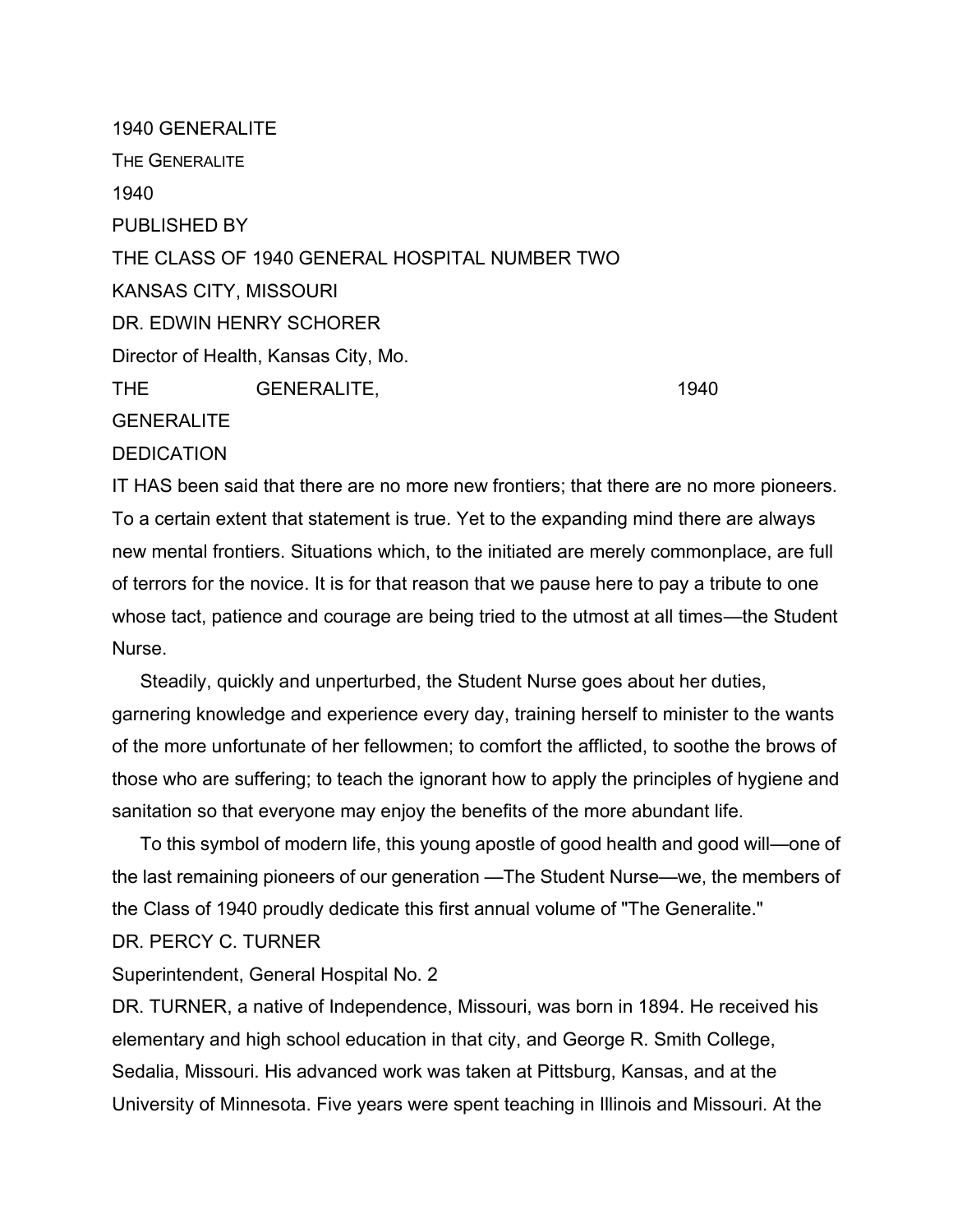end of that period he entered Meharry Medical College and graduated four years later.

He chose to spend his interneship at General Hospital No. 2 and began his work here in 1925. In 1926 he was appointed head of the Pathological Department. He remained in this capacity until 1933 at which time he was appointed Superintendent of the Hospital. GENERAL HOSPITAL NUMBER TWO

### PAGE FIVE

First row, left to right: Dr. E. A. Walker, Dr. E. A. Gilkes, Dr. T. A. Fletcher, Dr. F. E. Dibble, Dr. L. M. Tillman, Dr. C. A. Kane, Dr. G. W. Brown, Dr. A. D. Bradbury. Second row, left to right: Dr. L. W. Turner, Dr. P. C. Turner, Dr. V. O. Wilkinson, Dr. M. C. Lewis, Dr. L. P. Richardson, Dr. J. R. Williams, Dr. D. M. Miller. Third row, left to right: Dr. F. H. Haugh, Dr. J. D. Richey, Dr. E. J. Marshall, Dr. M. G. Brookins, Dr. R. D. Fleming, Dr. C. R. Humbert.

# STAFF OF PHYSICIANS

THE Staff of the General Hospital 2 consists of established physicians and dentists of Greater Kansas City. These men willingly donate a portion of their time, and considerable effort in order to contribute to the welfare of our people and to the training of the nurses and internes. Among them are the most outstanding figures in both fields.

Staff meetings are held on the third Wednesday evening of each month, at which time routine affairs are handled, interesting cases are analyzed, and scientific discussions are held.

### STAFF OF HOUSE PHYSICIANS

Dr. A. O. Diggs—Resident Physician on Medicine

Dr. P. C. Carter—Resident Physician on Communicable Disease

Dr. O. B. Williams — Resident Physician on Urology, Proctology and Orthopedic Surgery

Dr. F. E. Younge — Resident Physician on General Surgery and Gynecology

Dr. W. W. Hoffler, Jr.—Senior Interne

Dr. A. R. Foster—Senior Interne Dr. G. H. Taft—Senior Interne Dr. L. D. Brown—Senior Interne

Front row: Dr. C. H. Freeman, Dr. A. O. Diggs, Dr. L. D. Brown, Dr. G. H. Taft. Back row: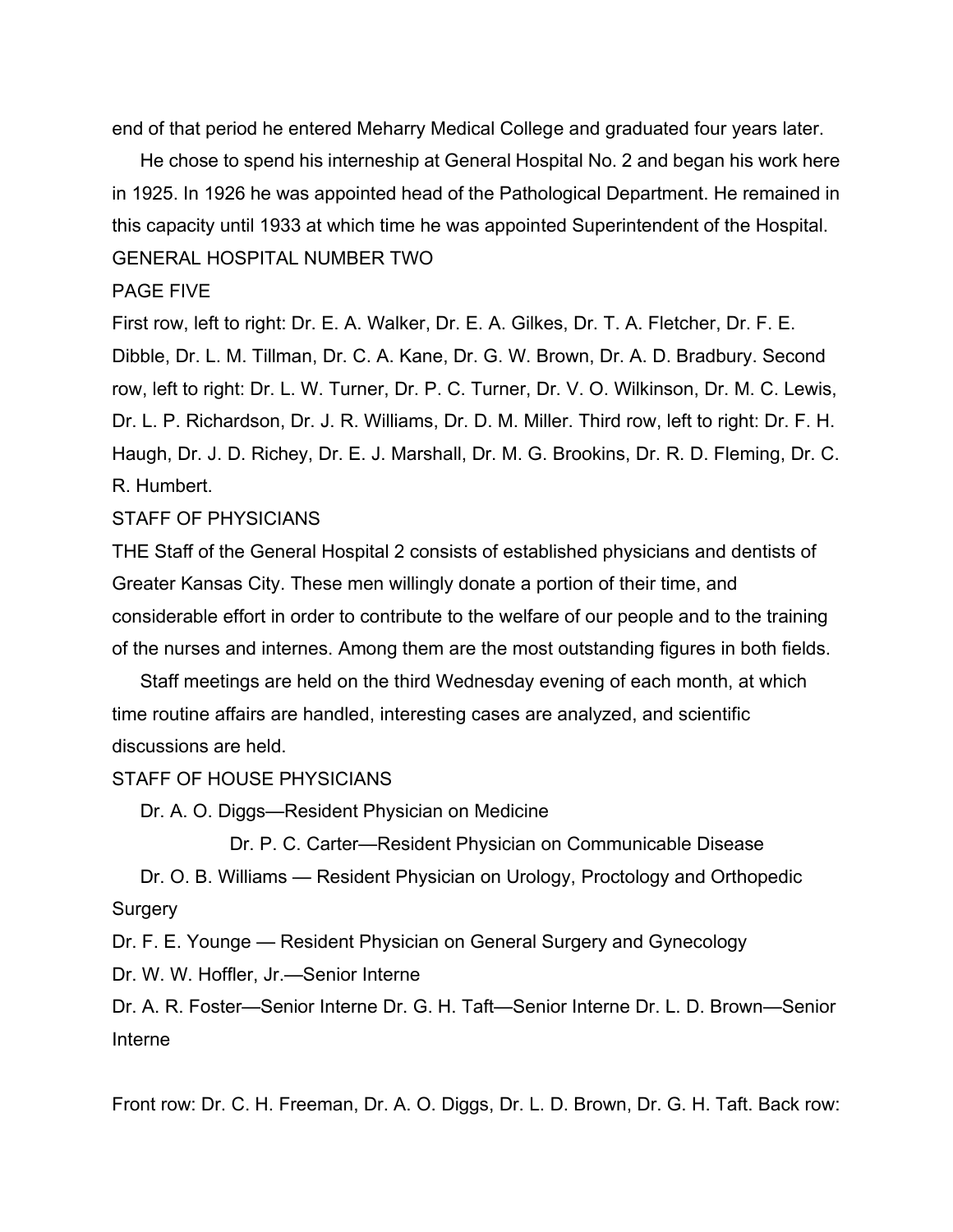Dr. P. C. Carter, Dr. W. W. Hoffler, Dr. F. E. Younge.

LORENDA S. HARRIS, R. N.

Superintendent of Nurses

MRS. HARRIS received her elementary and high school education at Spelman Seminary, attending college at Western University in Macon, Missouri. She entered the Provident Hospital Training School for Nurses, and received her diploma in 1903. Her first position was that of Nurse and Preceptress at the Deaf, Dumb, and Blind Institution, Austin, Texas. Post-graduate work includes study at Mme. Yale's Institution of Special Therapeutics and a course in hospital administration at Cook County Hospital, Chicago, Illinois.

She has held the position of Superintendent of Nurses at Langston University, Langston, Oklahoma, and Wheatley Provident Hospital, Kansas City, Missouri.

In 1926 she became Superintendent of Nurses at General Hospital No. 2 in which she has served faithfully for fourteen years.

MISS BERNICE F. BROWN, R. N. Instructor of Nurses

FACULTY MEMBERS

Miss Georgia Boswell, R. N.

Miss Glee J. Willoughby, M. A. —Nutrition

Mr. Matthew Carroll, M. A.-— Microbiology

Mr. Charles B. West, M. A.— Chemistry

Mr. H. O. Cook, M. A.—Psychology

Mr. B. A. Mayberry, M. A.— Sociology

Dr. E. A. Gilkes—Anatomy and Physiology

Dr. O. B. Williams — Anatomy and Physiology

Dr. F. E. Younge—Surgery

Dr. J. A. Hibbler, Jr.—Surgery

Dr. H. B. Lyons — Gynecology, Pediatrics

Dr. A. O. Diggs—Medicine Dr. L. W. Booker—Obstetrics Dr. L. W. Turner—Orthopedic **Surgery** 

Dr. C. H. Freeman-—Communicable Diseases Dr. P. C. Turner—Pathology Dr. M. J. Hurst—Materia Medica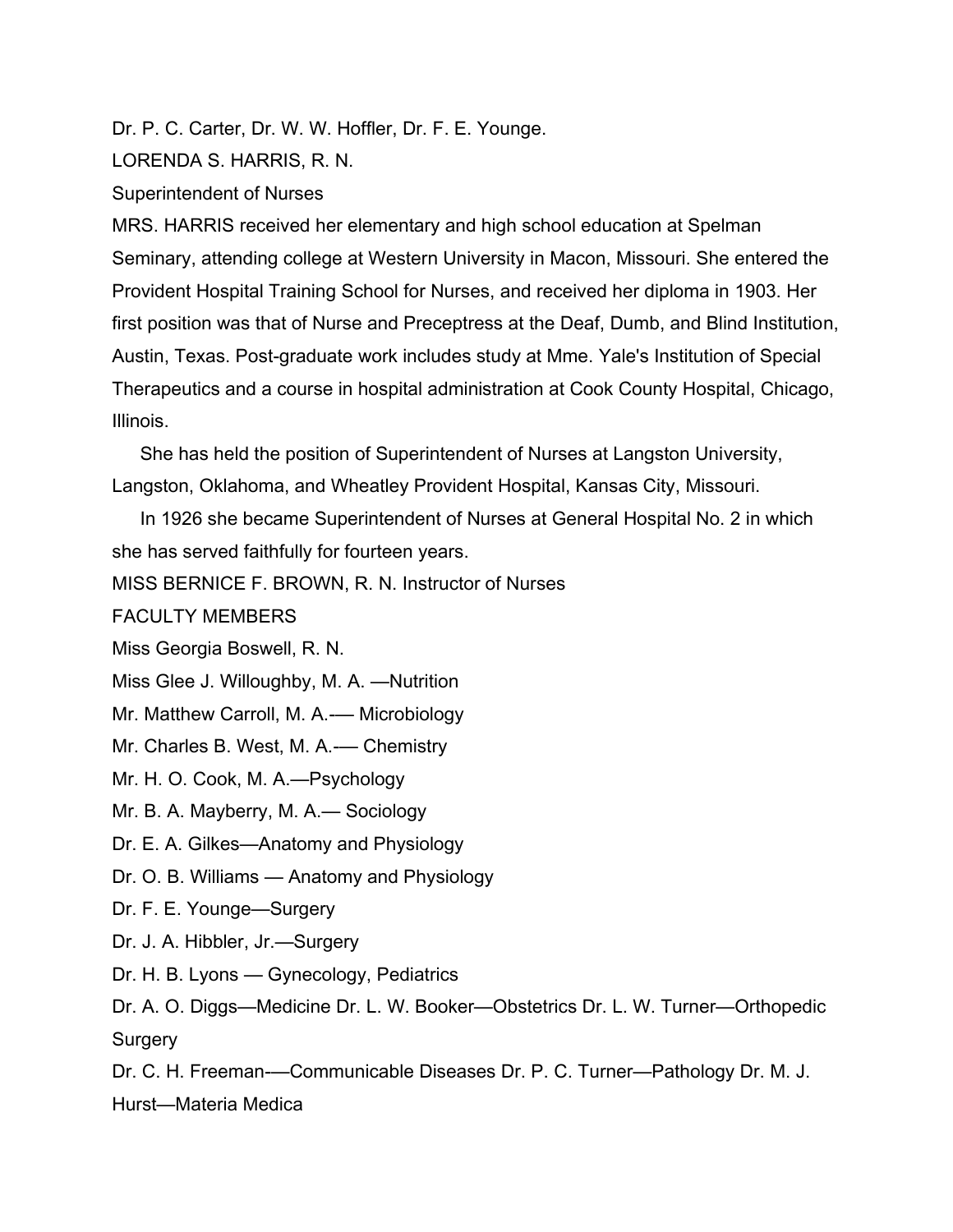Mrs. M. P. Wilson, R. N.—Surgical Technique

Mrs. M. Wells, R. N.-—Surgical Nursing

Mrs. E. Canterburry, R. N. — Medical Nursing Miss B. Brown, R. N. — Ethics, Nursing History

Mrs. L. S. Harris, R. N.—Professional Adjustments Mr. Ralph Heathe—First Aid

First row, left to right: Mamye Johnson, Mamie P. Wilson, Edith Cantebury, Mary P.

Harris. Second row, left to right: Faye Wilkinson, Alice Tillery, Mildred Wells, Velma Hundley.

SUPERVISORS OF HOSPITAL

S. J. Smythe, R. N.—Night Supervisor

Minnie P. Wilson, R. N. — Operating Room

Mildred Wells, R. N.—Surgery Alice Tillery, R. N.—Isolation Velma Hundley, R.

N.—Isolation

Mamye Johnson, R. N.—- Pediatrics

Hazel House, R. N.—Night Supervisor

Faye Wilkinson, R. N.—Clinic Edith Cantebury, R. N.— Medicine

Mary P. Harris, R, N.— Obstetrics

GRADUATE NURSES

THE graduate nurse maintains the high ideals and standards of her profession—assisting in improving technical skill and treatments, encouraging progress and the efficiency of the student nurse.

Melba White—Male Surgery Helen Glass—Pediatrics Eveyln Johnson—Female Medicine

Willa Parrish — Female Surgery Deloris Harris—Operating Room

Operline Lewis—Isolation Josephine Moore—Office Bessie Lucas-—Emergency Room

Bethene Freelain—Night Relief G. Philmore McGlory—Isolation Evangeline

Thornton—Obstetrics Sarah Carr—Clinic

Front row: Melba White, Helen Glass, Eveyln Johnson, Willa Parrish, Deloris Harris.

Middle row: Operline Lewis, Josephine Moore, Bessie Lucas, Bethene Freelain. Back

row: G. Philmore McGlory, Evangeline Thornton, Sarah Carr.

NURSE'S HOME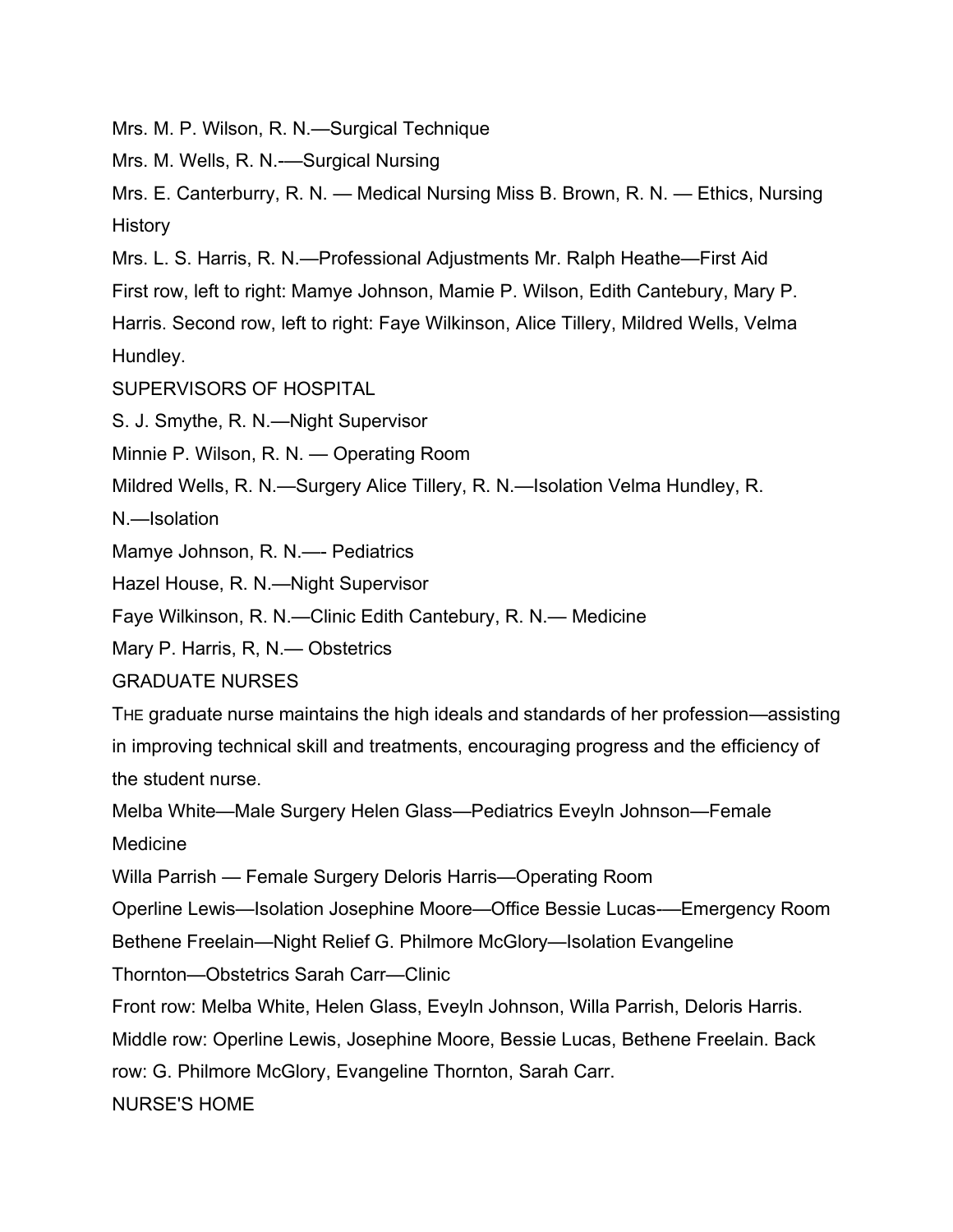## GENERAL HOSPITAL NUMBER TWO

AT LAST, the dream of the alumnae all over the United States and  $\land$  our many friends is coming true. Brick by brick the structure of the new Nurses' Home rises above its surroundings, truly a thing of beauty, and something to thrill the hearts of incoming students for years to come.

The new Nurses' Home is designed to accommodate ninety-six nurses. There are single and double rooms only, as the old dormitory idea has been dispensed with. There is a recreation room in the basement, reception rooms and parlors on the first floor, dormitories on the second floor. The third floor contains dormitories with a sun porch on each side.

The old building with its memories, is no more. In its place stands the new Nurses' Home, modern down to the last detail. May it serve its purpose well. May it engender in the bosom of students many new hopes, ideas, and ideals, and may all of these ideals be fulfilled.

### OUR DEBUT

An Appreciation . . . And Forecast

IT IS easier to dream than to build," but were it not for our dreams I and the generous help of our many friends, this first issue of "The Generalite" would not be possible.

We wish to express our gratitude to all who have labored with us. First and foremost is Dr. Edwin Henry Schorer, our Director of Health. He has generously placed at our disposal the facilities of the photographic department at the General Hospital, and aided in every way possible.

Dr. Duncan, Commissioner of Laboratories, has been particularly helpful and we have found his wide business experience of inestimable value.

And Dr. Fitzroy E. Younge, Resident Surgeon, has endeared himself to us by his faith in our ability and has kept us steadfast until the end. He is affectionately termed "Uncle Fitz" by the entire class.

Mrs. Lorenda S. Harris, Superintendent of Nurses, has our enduring gratitude for her influence has gone even deeper than the publishing of our book; it has built our characters.

To Miss Genevieve E. Fredericks, one of our own, we must express deep gratitude.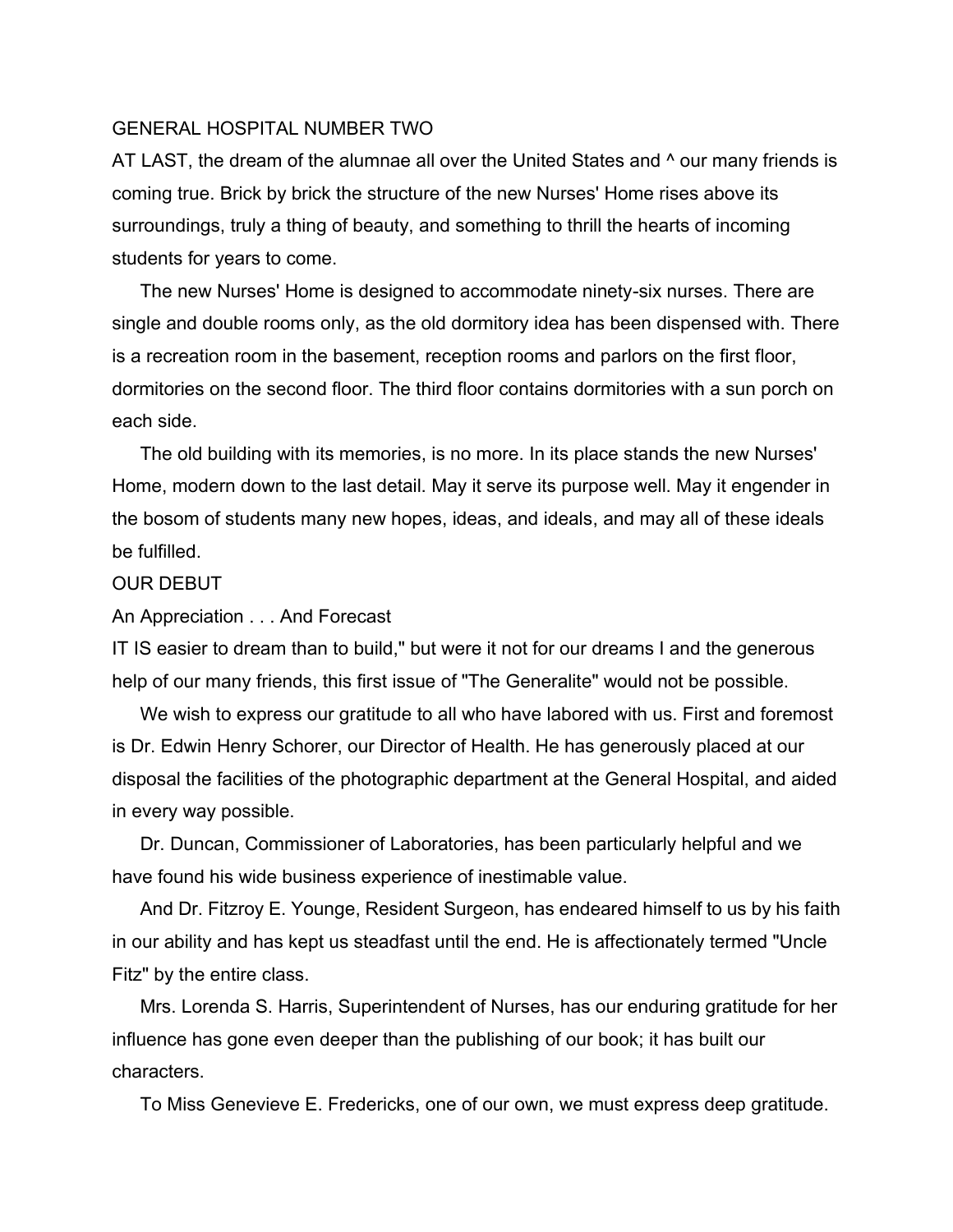Her untiring efforts, patience and perseverance have been a source of inspiration to all of us.

And so we go to press at last, joyful, yet hopeful, and even prayerful.

So nigh is Grandeur to our dust,

So near is God to Man;

When duty whispers low "thou must,"

The youth replies, "I can."

We hope that our many friends will bear with the short-comings that are sure to crop up in this first volume. We hope the other students coming after us will rally to the standard, and work together to make each succeeding volume of "The Generalite" bigger and better than its predecessor. Meanwhile we proudly present our very own brain child . . . maybe "a poor thing, but our very own" . . . the first annual volume of "The Generalite."

### SENIOR CLASS HISTORY

Christine McDonald President

IN SEPTEMBER, nineteen hundred and thirty-seven, twenty-three I girls, fired with enthusiasm and armed with a common desire, entered the School of Nursing of the General Hospital No. 2. Each girl brought with her the speech and customs of her state, the ideas and ideals of her home life. Each was ready and willing to contribute to their new life the fruits of her past experiences.

One can readily see the possibilities of conflict in opinions which such a group might create when brought together. We saw this too, and early in our organization made a supreme effort to live in peace, harmony and understanding.

Our officers were as follows: Christine McDonald, President; Winifred Abernathy, Vice President; Virginia Mallory, Secretary; Ollie Walker, Critic; Oussie Caldwell, Program Chairman; Genevieve E. Fredericks, Treasurer. We drew up a constitution by which we have abided throughout the three years. These officers have faithfully served for the entire period of training.

Rosalie Harris Winifred Abernathy Virginia Mallory Esther Allen Alexandria, La.San Mateo, Calif. (a) Morto Kokomo, Ind. (Katon, N. M.) PAGE FOURTEEN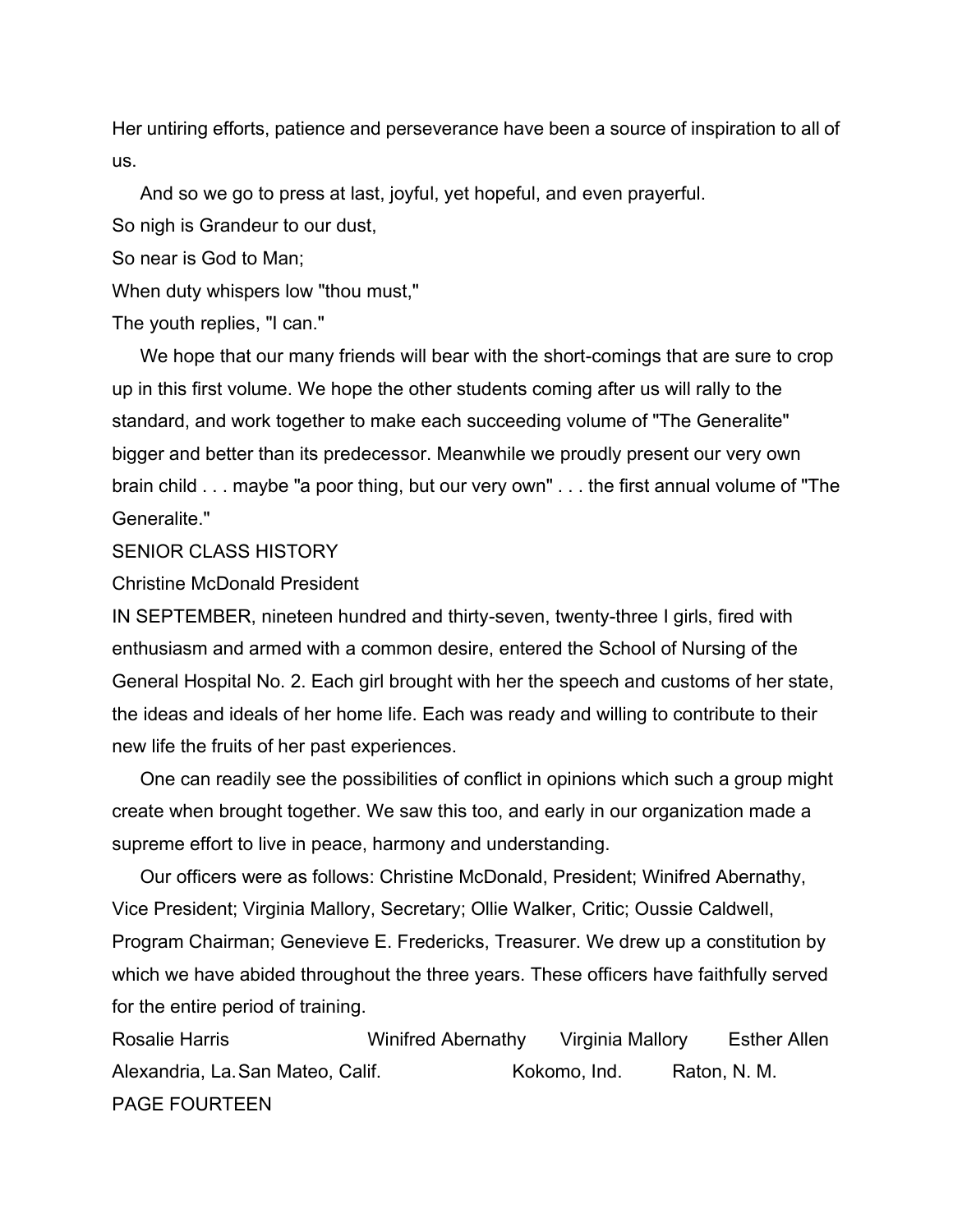To the Senior Class of 1938 we were indeed grateful. They assisted us over many of the bumps which we encountered while adjusting ourselves to an entirely new life and environment. A reception was given by the seniors for us. In December, we reciprocated with a Pre-Christmas party for them. In the planning of a program, we were surprised to discover a wealth of talent in our midst.

February was a memorable month. Credits and debits were balanced and one by one we were called in for consultation.

Grades were cited and our acceptance into the school ascertained. On February 18, 1938, nineteen took the Nightingale pledge and caps were placed on our heads by the seniors, our Big Sisters.

In March Evelyn Brown became acutely ill, and on the twenty- third she expired, leaving behind her a grief-stricken class.

With little ado, we began to play an important role in the life of the school. In May, at the Student Body election, two members of the class were elected to important offices.

A hint of fall in the air and September was again with us, serving to mark the beginning of the Junior year. Classes became just a little more difficult. Ward duty responsibilities increased. Members of the class began to join various extra-curricular activities.

Elaborate plans were drawn for a Prom to be given for the Senior class of 1939. This was preceded by efforts to raise money. The sacrifice was hard work on the part of everyone. May found us prepared to meet our obligations. The enjoyment of our guests was a pleasant reward for all the difficulties encountered in order to present the Prom.

Time passed like the spin of a roulette wheel and paused . . . the last September. In our days of probation, there had developed a brain child. Many a time and again it had been stuffed away, but would always pop out again somewhere—at some opportune time. This last September it cropped out again and this time refused to Frances Dyer Willie Mae Jones Genevieve E. Fredericks Gussie Mae Caldwell Cleopatra Jones **Beatrice** 

L. Murray

| Columbus, Ohio   |  | Hillsboro, Texas |  |  |
|------------------|--|------------------|--|--|
| Texarkana, Texas |  | Texarkana, Texas |  |  |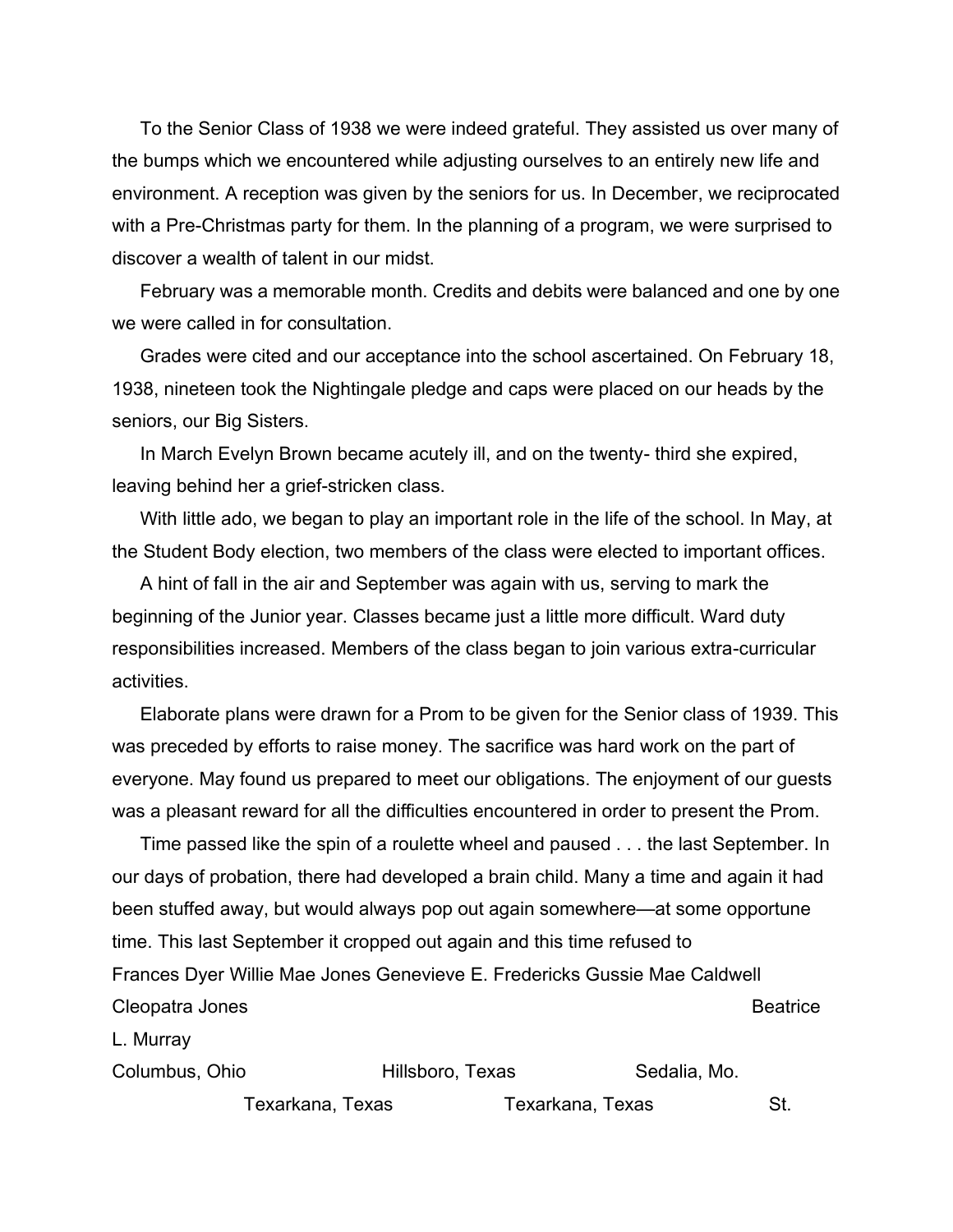Joseph, Mo.

be snuffed out like a lamp light. So the publishing of an Annual, the first in the history of our school, was started.

Month after month rolled by silently, swiftly, inexorably. We've passed through the major services of the Hospital — Surgery, Medicine, Operating Room, Obstetrics, Pediatrics, Public Health—each with its memories. Now we await only the silent passing of time. We stand at the portals of our graduation, saying to one another, "We have come a long way together." And indeed we have. Silent tears are camouflaged with laughter as we realize that soon we will be saying good-bye.

Like the fagots that make a fire we built a flame that lasted for three years; now, like sparks from the same fire we scatter in various directions to carry the benefits of our training. We are sad when v/e realize that we are exchanging warm companionship for the wide world, but we have reached the parting of the ways. Our history as a class has ended. We have crossed the bay; before us lies the ocean.

### MEMORIAM

Since Thou hast asked me to resign

The one I loved, she ne'er was mine;

I only yield Thee what was Thine— Thy will be done.

Doshia Mae Watkins Virginia Mae Price Alta Marie Holman Sarah Hester Sharp Lela D. Brumfield

Kansas City, Mo. Kansas City, Mo. **Fort Wayne, Ind. Knoxville, Tenn.** 

Bogalusa, La.

EVELYN BROWN

THE HOSPITAL LIBRARY

THE Library, although a recent addition to the Training School, having been established in 1937, is an integral part of it.

It has received a wide collection of books of reference, current literature and fiction through the generosity of physicians, Alumnae and friends. Occupying a room on the first floor of the main hospital, its hours are convenient for the use of the students as well as internes. Mrs. R. L. Shannon Is Librarian.

JUNIOR CLASS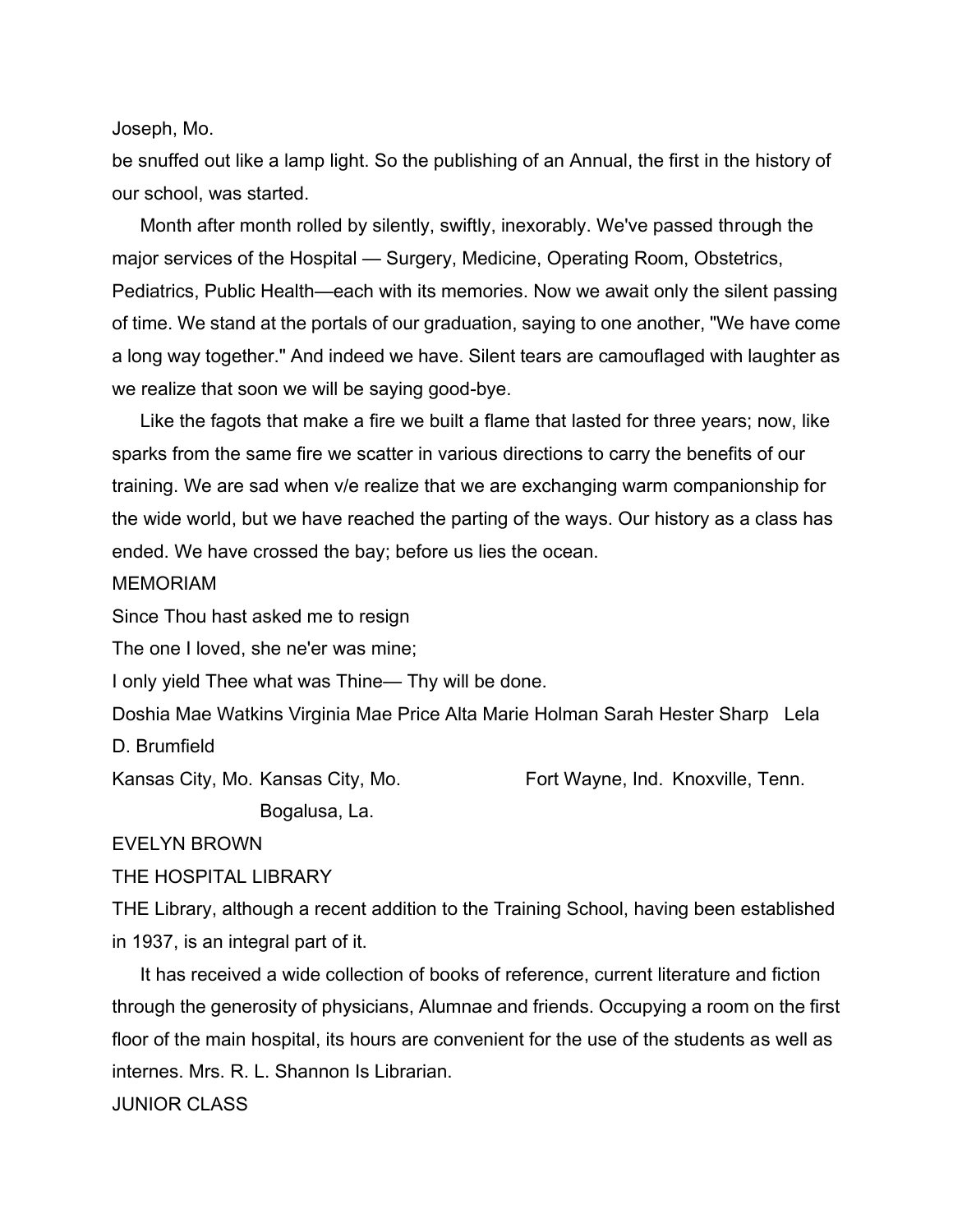First row, left to right: Doris Arwine Mary Leigh, Hannah Randall, Loretta Riddle, Thelma Saunders, Etta Miles, Francine Davis, Alice Bell, Alice Wilson. Second row: Virginia Christopher, Berther Cooper, Leanna Combs, Hazel King, Lenora Harston, Willie Mae Brunner. Third row: Ethel Terrell, Welcome Manuel, Anna McKay, Ruth Anderson, Lafelda Finney, Sarah Morgan. Fourth row: Willie Mae Taylor, Leta Allen, Jewell Hill, Ruby Solomon, Sallie Williams.

### JUNIOR CLASS HISTORY

WE MET officially on the fourth floor of the hospital. We became friends by virtue of things in common such as Oscar whom we were obliged to learn bone by bone . . . Mrs. Chase the unprotecting recipient of all our procedure practice, burned fingers received in cooking class, burned clothing as a result of Chemistry experiments, bunches of grapes, commas, rods and beans which we put together and called bacteriology. Then alarm clocks aroused us one hour early, and we would arise as one to accomplish some last minute studying for those awful exams.

Acceptance came along with new caps, bibs and aprons, real patients and confidence.

We have reached maturity, but our number reveals that only the fittest have survived. Now we look with friendly, sympathetic interest on those who are having the same struggle. We go about with assurance and stand ready to take the responsibility of Senior duty.

#### PAGE EIGHTEEN

#### FRESHMAN A CLASS

First row, left to right: Mary Ann Thompson, Dorthy Hannekin, Rubye Allison, Heloise Jobe, Elaine White. Second row: Doris Balance, Rosa Williams, Eva Jane Davis, Viney Connor. Third row: Hazel Teague, Bazzeline Bruce, Jimmie Hill, Mary Ellen O'Neal Fourth row: Madeline Anderson, Leola Greene.

## FRESHMAN CLASS HISTORY

IT ALL began way back in January, 1939, A. D. On the sixteenth we all filed into the classroom—chronologically—as we came— we were apprehensive . . . What! Having a test so soon? Yes— I. Q. "No communication, please."

January 30th—Lolling time is over. Up at 5:30 A. M. Ho, hum, couldn't we sleep a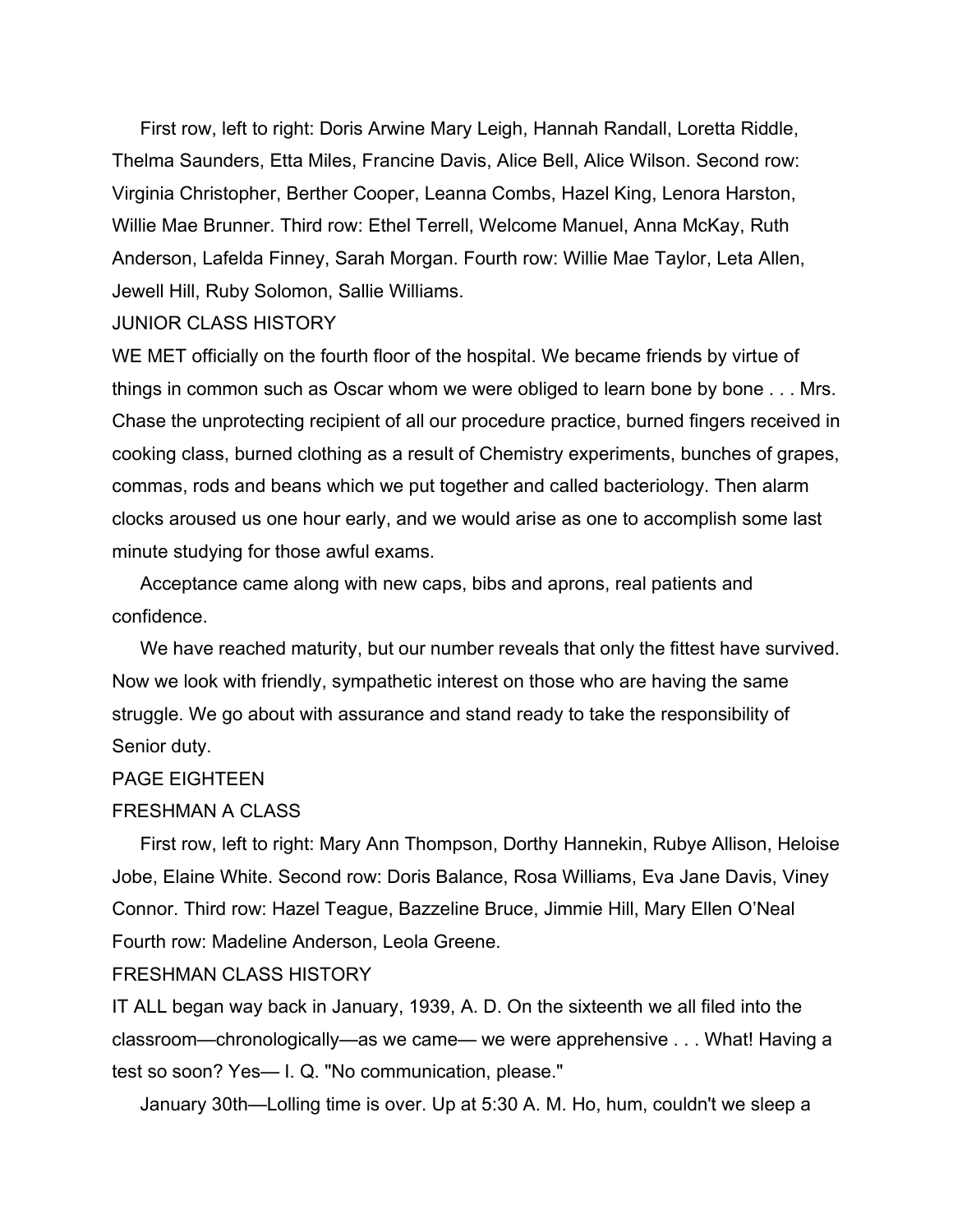wee bit longer? "No," the Matron emphatically persists.

Boy! What do I see—The school bus—Is that a part of our orientation, too? "Just a minute little lady, too much make up."

The teachers are superb. One remarked: "Why do you jump up like tin soldiers every time I enter the room?" "Oh! That's a militaristic order handed down from the "nights Hospitalers."

We are really getting into our profession now (blue dress and white apron). "What do you mean we look like Dutch maidens?"

Those coeds are too flippant . . .

Finals tomorrow—Cram, Cram, or else scram, scram! Wheel That's over and nobody flunked. Last day of school. Photograph- autographs—and what have you (to remember me by).

Capping ... "I solemnly pledge" . . . Oh, I wish that lady wouldn't stare at me so. Oops! My candle went out. (Bad sign!)

After all the hulla-ba-loo, nursing is still the profession with a promise. It is still my choice.

### FRESHMAN B CLASS

First row, left to right: Veriline Barsh, Ruth Johnson, Louise Bass, Lula Clemmons, Charle Mae Jeff, Hazel Miller. Second row: Agnes Gunn, Josephine Jefferson, Esther Eloise Allen, Willine Jefferson, Charline Mangrum. Third row: Artye Paige, Juanita Dial, Eva Neal Harston, Margaret Guliford. Fourth row: Odessa Keaton, Mildred Robinson, Lois Wirdlow, Clara Hodnut.

#### FRESHMAN CLASS HISTORY

YES, we were afraid, nervous and completely off key, and who wouldn't have been? Everyone was measuring us with critical gaze. Instructors presented us with many bound books which all contained vague unfathomable terms, theories, and fads and still heavier assignments. In full dresses and still fuller aprons we made an unforgettable picture.

Saturday, ward practice, amounting to an alarming two hours, sent us scurrying to our rooms sore-footed with practically broken backs.

A thorough inspection and we marched solemnly to the chapel to receive our caps. Now our world is completely changed. Everyone whom we thought so critical proved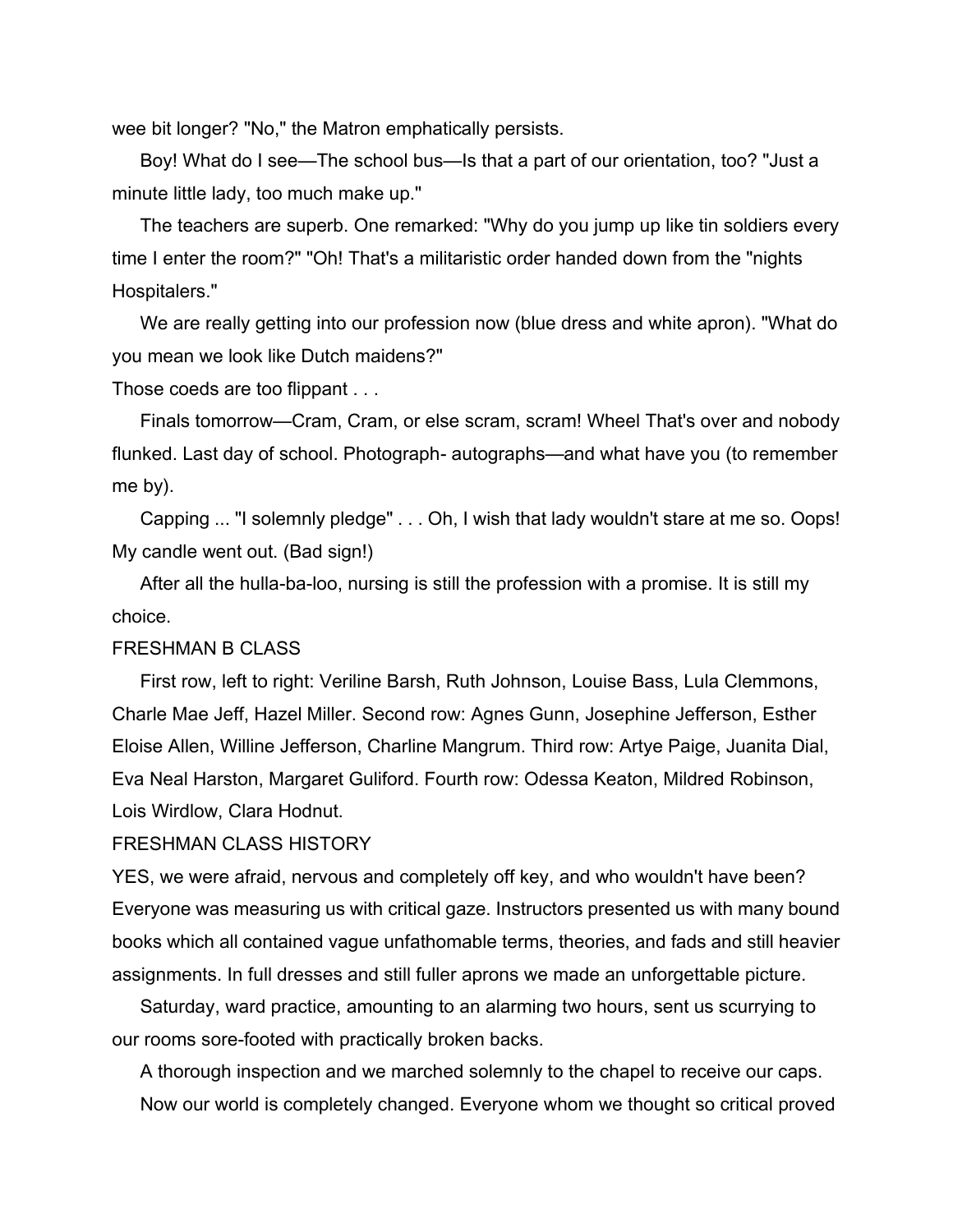to be very friendly and helpful. Black shoes and stockings are kind to our feet and medical and surgical wards stimulate us to take long walks on our off duty hours.

We have come, we have seen, we have conquered.

## THE

## ASSOCIATED

# **STUDENT**

## BODY

THE Associated Student Body consists of all capped nurses of good standing in the institution. The idea of such an organization originated in the minds of a group of students in September, 1935. Its first officers were Miss Crystalle Maxwell, President; Miss Earline Boisely, Vice President; Miss Naomi Ford, Secretary; Miss Willie Hawes, Treasurer, and Dr. P. C. Turner, Sponsor.

The purpose is to promote self-discipline, instill into the minds of the students a deeper meaning and feeling for the nursing profession, to uphold the morale of the student group, and to take part in the judgment and punishment of the students for minor offenses.

The Student Body meets on the first Saturday of each month at which time all matters pertaining to student affairs are brought up and discussed. Miss Velma Hundley, R. N., Supervisor of Isolation, is our sponsor.

Each year the students make contributions to certain charitable causes.

The Associated Student Body is, in point of years a young organization, but it is very healthy and shows signs of continued growth.

## PAGE TWENTY-ONE

## OFFICERS, ASSOCIATED STUDENT BODY

Officers—front row, left to right: Christine McDonald, President: Leanna Combs, Assistant Secretary, and Thelma Saunders, Second Vice President.

Back row, left to right: Anna L. McKay, Vice President; Jewell Hill, Secretary; Winifred Abernathy, Treasurer; Gussie Caldwell, Business Manager; Rosalie Harris, Chaplain. CHORAL CLUB AND QUARTETTE

THIS has long been one of the most interesting extra-curricular activities of the Student Body. It has been a means of self-expression and consolation.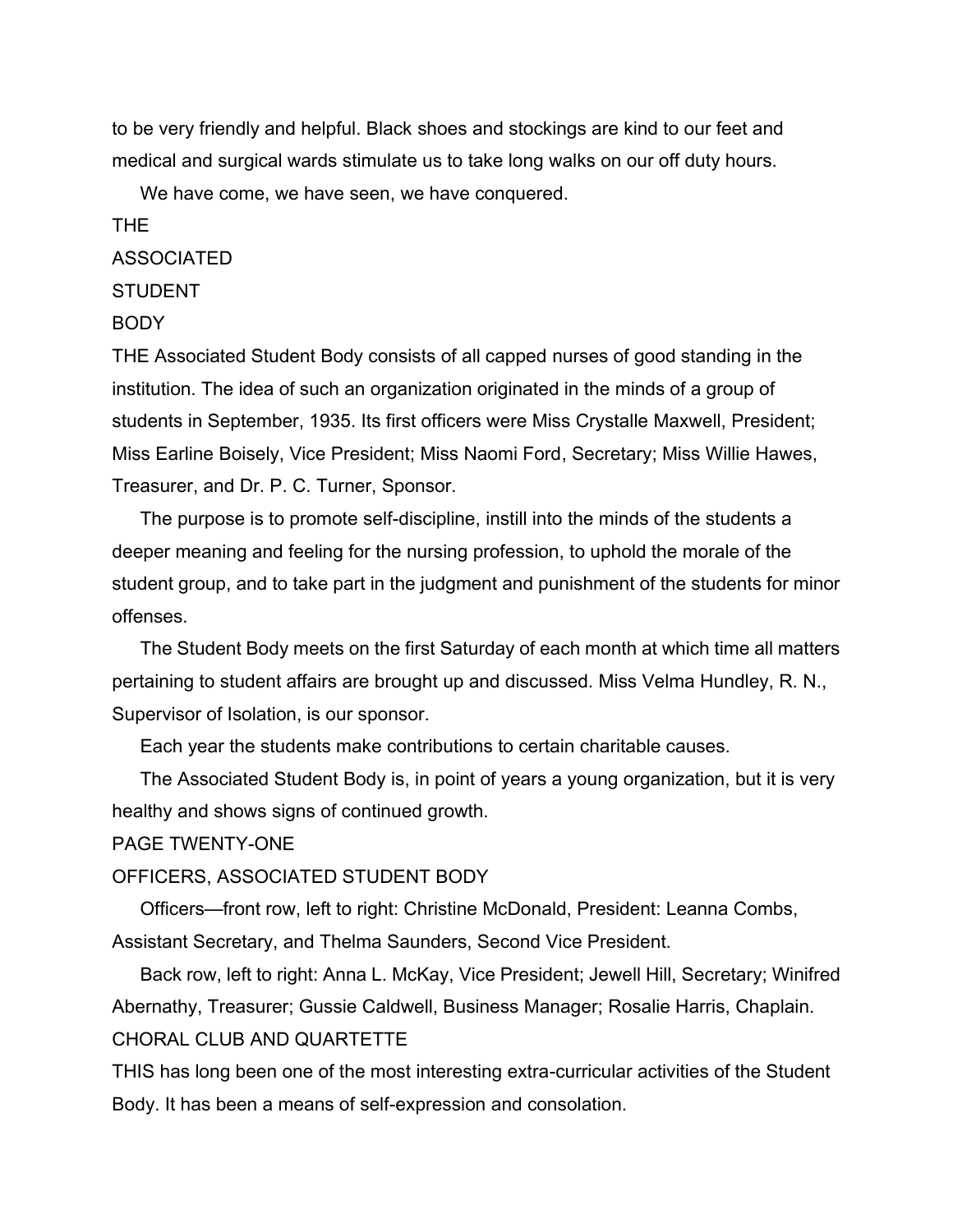The Choral Club and Quartette are under the direction of Mr. Lorenza Countee. With the permission of the Training School Committee these groups have made several public appearances. They also lead our morning devotionals as well as other student assemblies.

# MEMBERS OF THE QUARTETTE

At the Piano—Genevieve E. Fredericks.

Left to right—Lafelda Finney, Sarah Sharp, Esther Allen, Etta Miles. MODERN EQUIPMENT

THERE is no doubt that medicine and surgery have come a long way since man first pulled a thorn from his aching foot, or ate herbs to cure his ills. And perhaps one of the reasons the modern doctor is more efficient than the physician of earlier times is the fact that he is much more efficiently equipped to fight disease. One needs only to read a few pages of Doctor Hertzler's "The Horse and Buggy Doctor" to appreciate the difference between the old and the new.

New operating room equipment, new and improved instruments, sterilizers, etc., are featured in General Hospital No. 2. The student nurse finds that she has a heavy responsibility upon her shoulders when she seeks to understand thoroughly the working of every mechanical contrivance which is designed to fight disease. Time marches on, and all branches of medicine MUST keep in step. Modern equipment and modern methods equip the nurse to perform her duties more effectively.

-FOUR

PAGE TWENTY-FIVE Bottom: Emergency Room Top: Major Operating Middle: Obstetrics—Delivery Room **PEDIATRICS** 

THE Pediatric Department provides medical and surgical care for children up to the age of twelve years.

This department is equipped with a sun porch and play room for the benefit of convalescing children, and a nursery which provides an incubator for premature infants.

Pictured above are triplets born prematurely in the Obstetrical ward in June, 1939.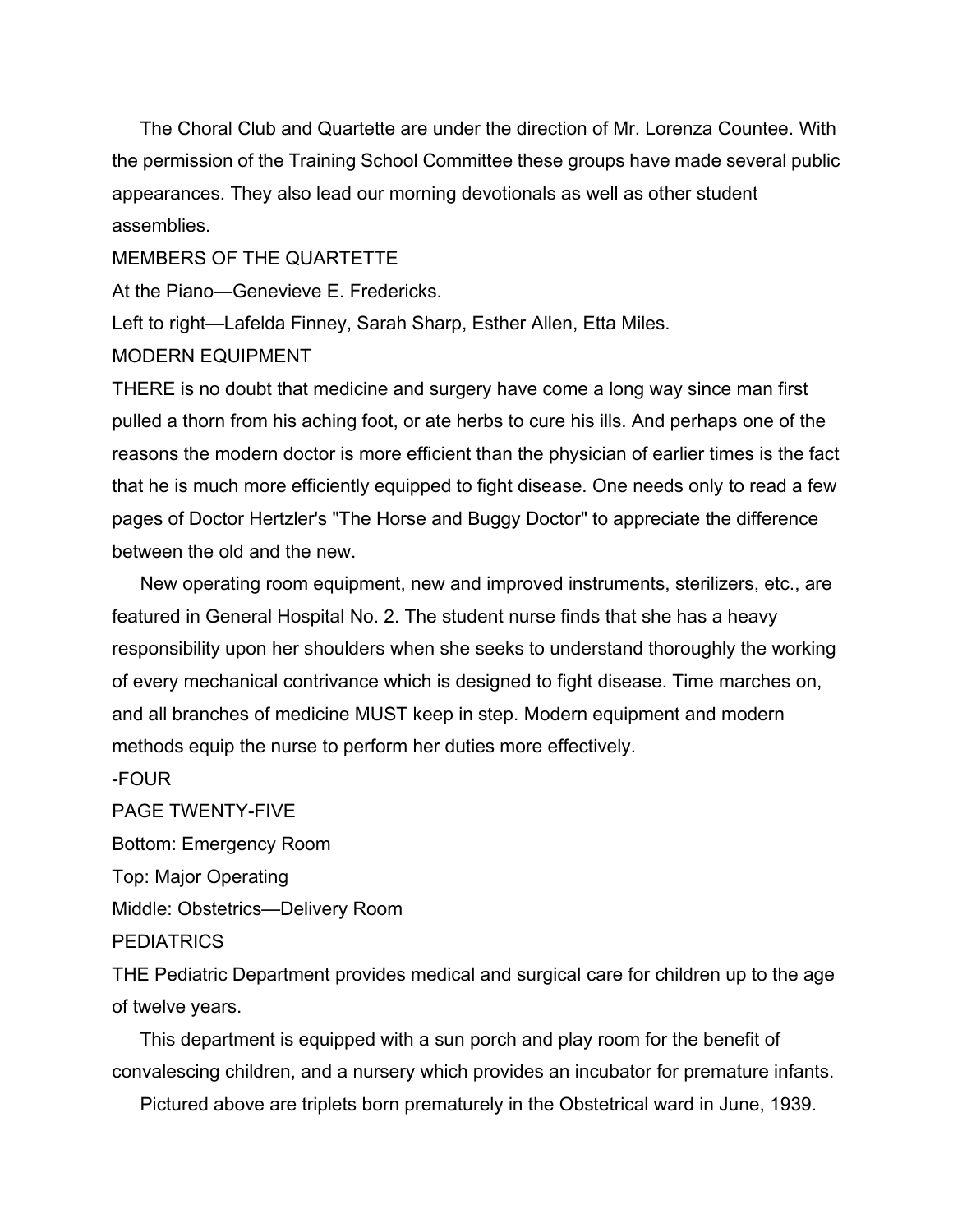They were transferred to Pediatrics. There they grew into normal infancy, and eight months later adopted.

PAGE TWENTY-SiX

### METABOLIC LABORATORY

DURING the preliminary period, the students receive a course in Nutrition at Lincoln Junior College, which includes a study of foods and their preparation.

During the first term of the Junior year, a course is given in Diet in Disease at the School of Nursing, which deals with the study of foods in disease as well as in health.

During the Senior year, two months are spent in the Metabolic Laboratory, at which time the students put into practice what they have learned. This service is divided into five units. One student is assigned to each unit.

(I) The special diets: All the food for patients on special diets with exception of diabetics, is prepared and served by the student working in this unit.

(2) The diabetic diets are worked individually each day and served by a student in this unit.

(3) The staff trays which include trays for staff patients or students who are ill are prepared by one of the students.

(4) The food for pediatrics is prepared in the diet kitchen by another student and taken to the ward by the orderly or maid.

(5) All fluids for hospital patients are prepared in the diet kitchen by the student working in this unit.

Each student prepares and turns into the dietitian two case studies while on this service.

The students make out the menu for the particular unit on which they are working and they are checked and corrected each day by the dietitian.

#### PAGE TWENTY-SEVEN

SPORT activity among the nurses of General Hospital No. 2 has not been very intensive or very far reaching.

Basketball is our best organized sport. For the last three years our team has participated in the Local Women's Basketball League. Under the tutelage of Miss Joan Hamilton, '35, we won the championship in I 938, winning all of our games. Last year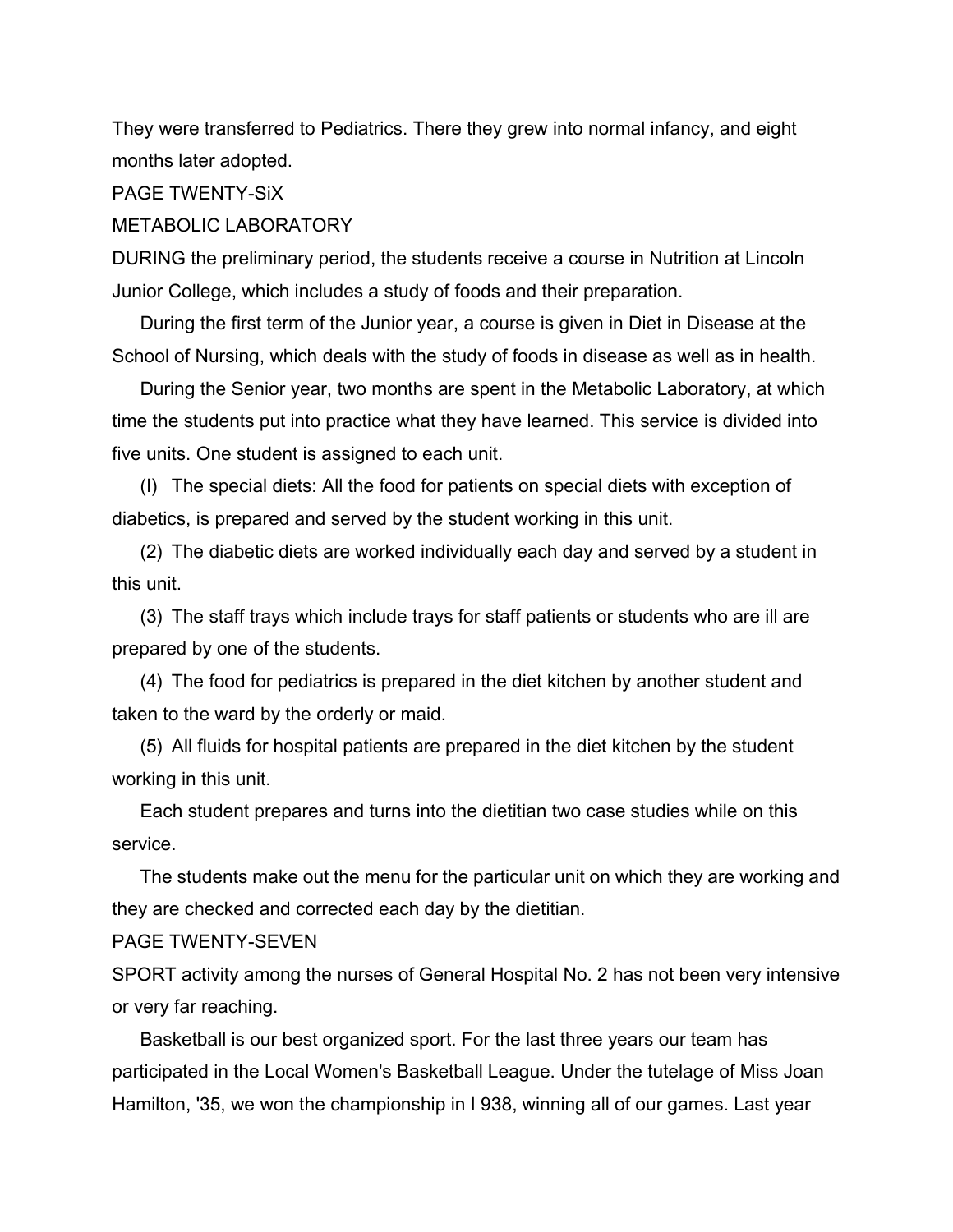under the guidance of Miss Laden, our sponsor, we again won the championship, winning eight games and losing two. This year we failed to repeat, dropping to third after losing three games out of twelve.

Tennis is, next to basketball, our most popular sport. Most of the physicians on the house staff are members of the Kansas City Tennis Club, and play regularly on the courts. Thus the nurses find no difficulty in obtaining partners for mixed doubles, although it sometimes

## SPORTS

happens that the hospital schedule and the tennis schedule do not often mix well.

Cycling is another popular sport among us. The girls have made numerous trips to the various parks in the city, going once or twice to Swope Park, about eight miles from the Hospital.

Although nursing is proverbially hard on the feet and legs, several hardy nurses go in for hiking in a big way. The Liberty Memorial Hill is a favorite spot for an afternoon hiking picnic.

So we continue to keep our spirits up by some type of sporting activity. To be sure we have not yet turned out any "All-American" candidates at Dear Old General, but we do get a lot of fun, and we have the satisfaction of knowing that we are living up to the old Roman Axiom which in the original, gave us so much trouble in our High School Latin classes, "A sound mind in a sound body."

PAGE TWENTY-NINE

MEMBERS OF THE ALUMNAE

THE Alumni of General Hospital No. 2 was organized in 1917, when the hospital was known as OLD CITY.

The aim of the Alumni is to stimulate interest of the graduates in their school and to aid the school in maintaining its high standard.

Resident Members

Bertha Buford

Laura Denton

Gladys Davis

Velma Hundley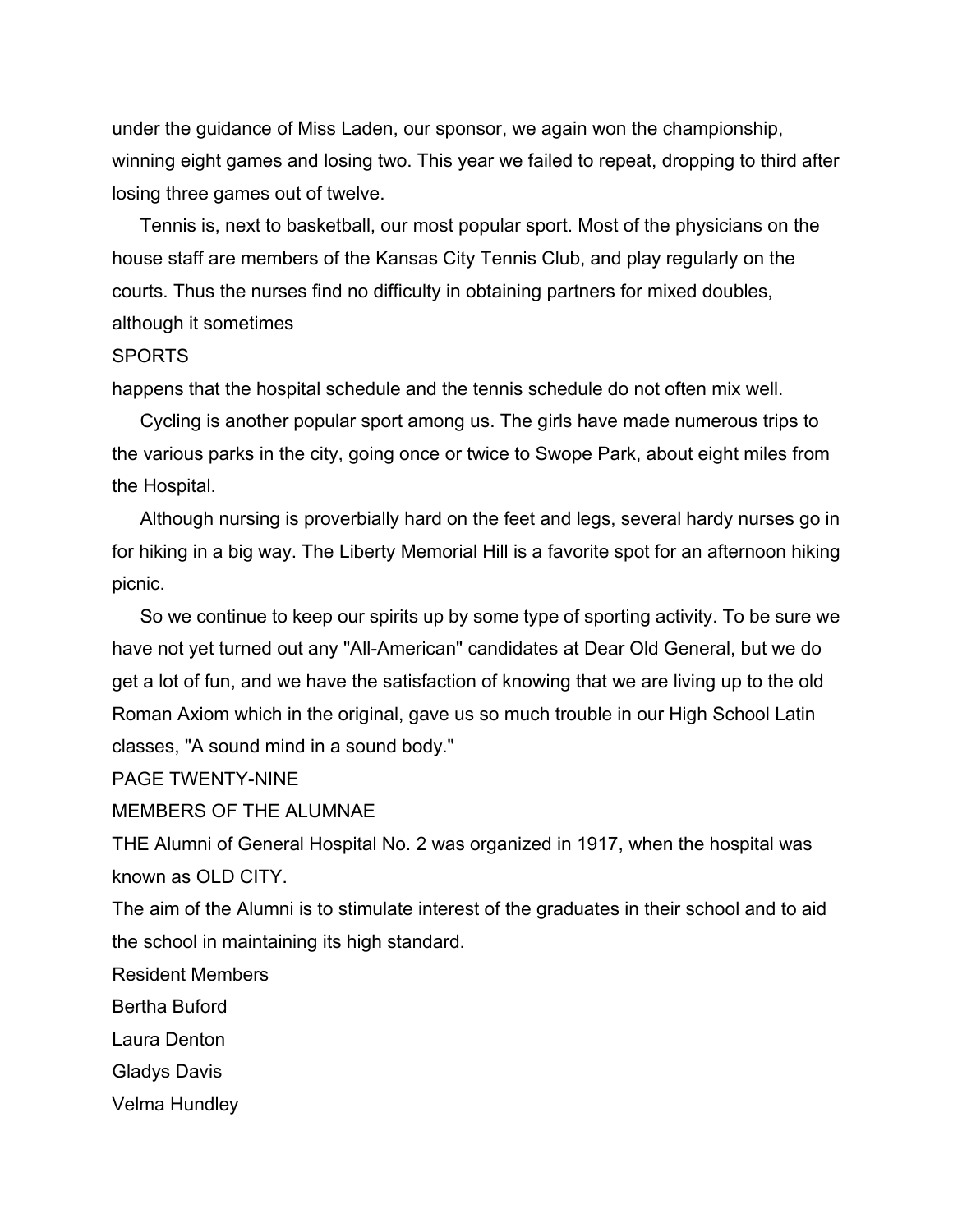Archie Smith Evelyn Johnson Idell Webb

Charlotte Williams Alice Tillery

Melba White

Helen Glass

Estelle Allen

Alberta Smith Josephine Moore Hazel House Bessie Lucas Jessie Edwards

Mildred Wells

Mayme Johnson

Mary P. Harris

Minnie L. Wilson

Sarah Carr

Pansy Ross

Opaline Lewis Bernice Brown Louise HamiIton

Gene Boone

Lottie Boisley

Vernethia Weddington Grace Weaver

Non-Resident Members

Bessie Evans Freda Mosley Alberta Spigener Ellen Harrison Lucille Bibbs Juliette Lee

Gladys Hardin

Leola Kaufman Alzada Vincent

Eva S. Waters Albert Golden

May Ivory Naggles Roby Gill Eddie Bivins

Ursulla Bracey Callie Patterson Desdemonia Jackson Bernice Davis Loberta Goins Leslie Nash Eula Chrissman Moderlon Hester Mary Finney Virginia Ford Madge Taylor Dorothy Richardson Wilhelmina Powell Leona Easley Velma Conway Prudence Burns Medora Johnson Bertha D. Baker Mozella Ford Porter Mary S. Martin Clarietta Russell Evangeline Thornton **COMPLIMENTS** OF **FRIENDS** 

PAGE THIRTY-ONE